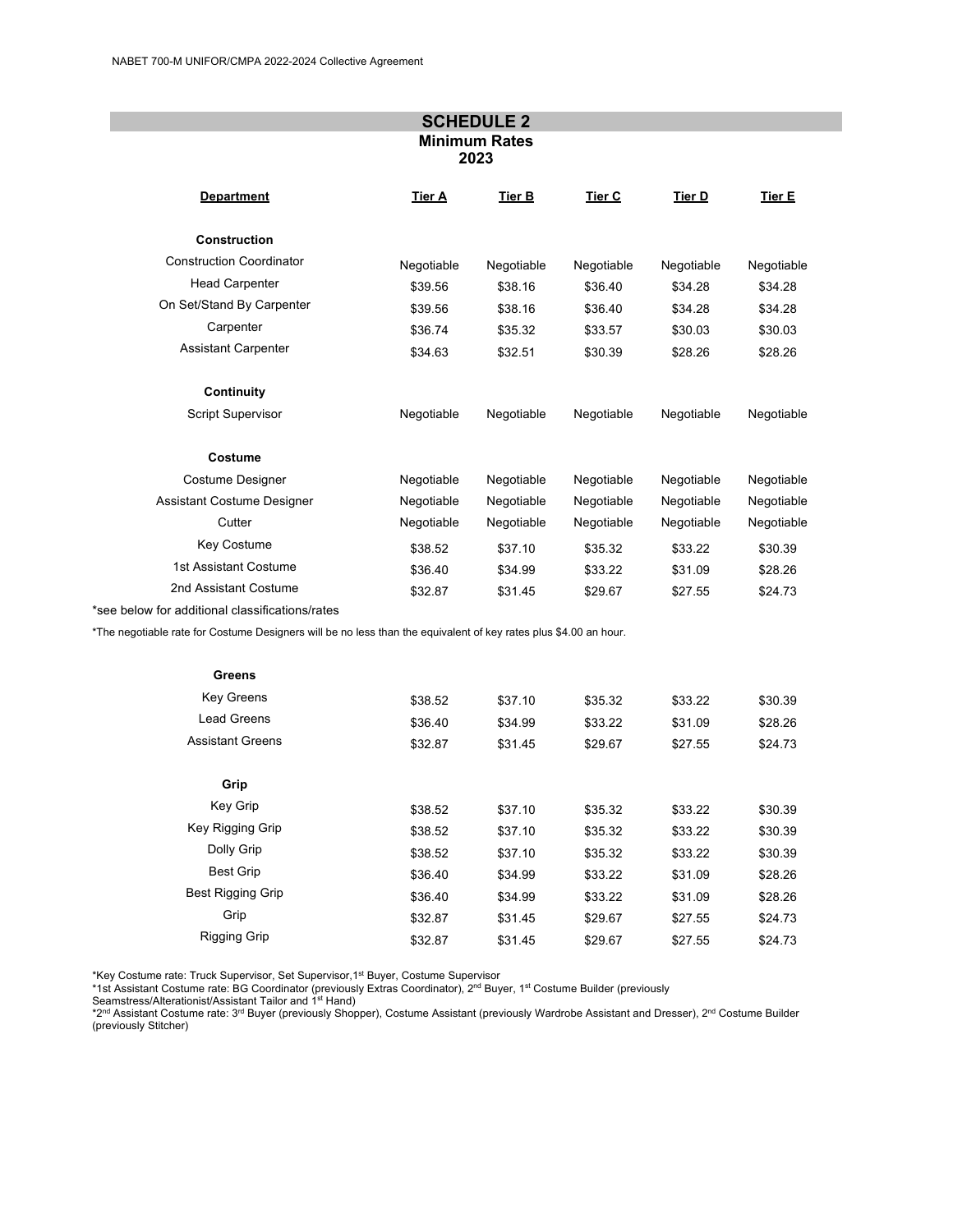## **SCHEDULE 2 Minimum Rates 2023 (cont'd)**

| <b>Department</b>                  | Tier A     | Tier B     | Tier C     | Tier D     | Tier E     |
|------------------------------------|------------|------------|------------|------------|------------|
| Hair                               |            |            |            |            |            |
| Period Hairstylist & Wigs          | Negotiable | Negotiable | Negotiable | Negotiable | Negotiable |
| Personal Hairstylist               | Negotiable | Negotiable | Negotiable | Negotiable | Negotiable |
| Head of Hair Department            | \$38.52    | \$37.10    | \$35.32    | \$33.22    | \$30.39    |
| 1st Assistant Hairdresser          | \$36.40    | \$34.99    | \$33.22    | \$31.09    | \$28.26    |
| 2nd Assistant Hairdresser          | \$32.87    | \$31.45    | \$29.67    | \$27.55    | \$24.73    |
| Labour                             |            |            |            |            |            |
| Labour/Cable                       | \$28.62    | \$26.51    | \$24.38    | \$22.61    | \$21.19    |
| Lighting                           |            |            |            |            |            |
| <b>Lighting Director</b>           | Negotiable | Negotiable | Negotiable | Negotiable | Negotiable |
| Head Lighting Technician           | \$38.52    | \$37.10    | \$35.32    | \$33.22    | \$30.39    |
| Head Rigging Lighting Technician   | \$38.52    | \$37.10    | \$35.32    | \$33.22    | \$30.39    |
| Second Lighting Technician         | \$36.40    | \$34.99    | \$33.22    | \$31.09    | \$28.26    |
| Second Rigging Lighting Technician | \$36.40    | \$34.99    | \$33.22    | \$31.09    | \$28.26    |
| <b>Board Operator</b>              | \$36.40    | \$34.99    | \$33.22    | \$31.09    | \$28.26    |
| Lighting Technician                | \$32.87    | \$31.45    | \$29.67    | \$27.55    | \$24.73    |
| Rigging Lighting Technician        | \$32.87    | \$31.45    | \$29.67    | \$27.55    | \$24.73    |
| Generator Operator                 | \$36.40    | \$34.99    | \$33.22    | \$31.09    | \$28.26    |
| <b>Basecamp Operator</b>           | \$28.85    | \$27.42    | \$25.65    | \$23.54    | \$23.54    |
| Makeup                             |            |            |            |            |            |
| Prosthetic & Special Makeup        | Negotiable | Negotiable | Negotiable | Negotiable | Negotiable |
| Personal Makeup Artist             | Negotiable | Negotiable | Negotiable | Negotiable | Negotiable |
| Head of Makeup Department          | \$38.52    | \$37.10    | \$35.32    | \$33.22    | \$30.39    |
| 1st Assistant Makeup Artist        | \$36.40    | \$34.99    | \$33.22    | \$31.09    | \$28.26    |
| 2nd Assistant Makeup Artist        | \$32.87    | \$31.45    | \$29.67    | \$27.55    | \$24.73    |
| Paint                              |            |            |            |            |            |
| Key Scenic Painter                 | Negotiable | Negotiable | Negotiable | Negotiable | Negotiable |
| <b>Head Painter</b>                | \$39.56    | \$38.16    | \$36.40    | \$34.28    | \$34.28    |
| On Set/Stand-By Painter            | \$39.56    | \$38.16    | \$36.40    | \$34.28    | \$34.28    |
| Scenic/Painter                     | \$36.74    | \$35.32    | \$33.57    | \$30.03    | \$30.03    |
| <b>Property</b>                    |            |            |            |            |            |
| <b>Property Master</b>             | Negotiable | Negotiable | Negotiable | Negotiable | Negotiable |
| Buyer/Maker/On Set Key Props       | \$38.52    | \$37.10    | \$35.32    | \$33.22    | \$30.39    |
| <b>Assistant Property Master</b>   | \$36.40    | \$34.99    | \$33.22    | \$31.09    | \$28.26    |
| 2nd Assistant Props                | \$32.87    | \$31.45    | \$29.67    | \$27.55    | \$24.73    |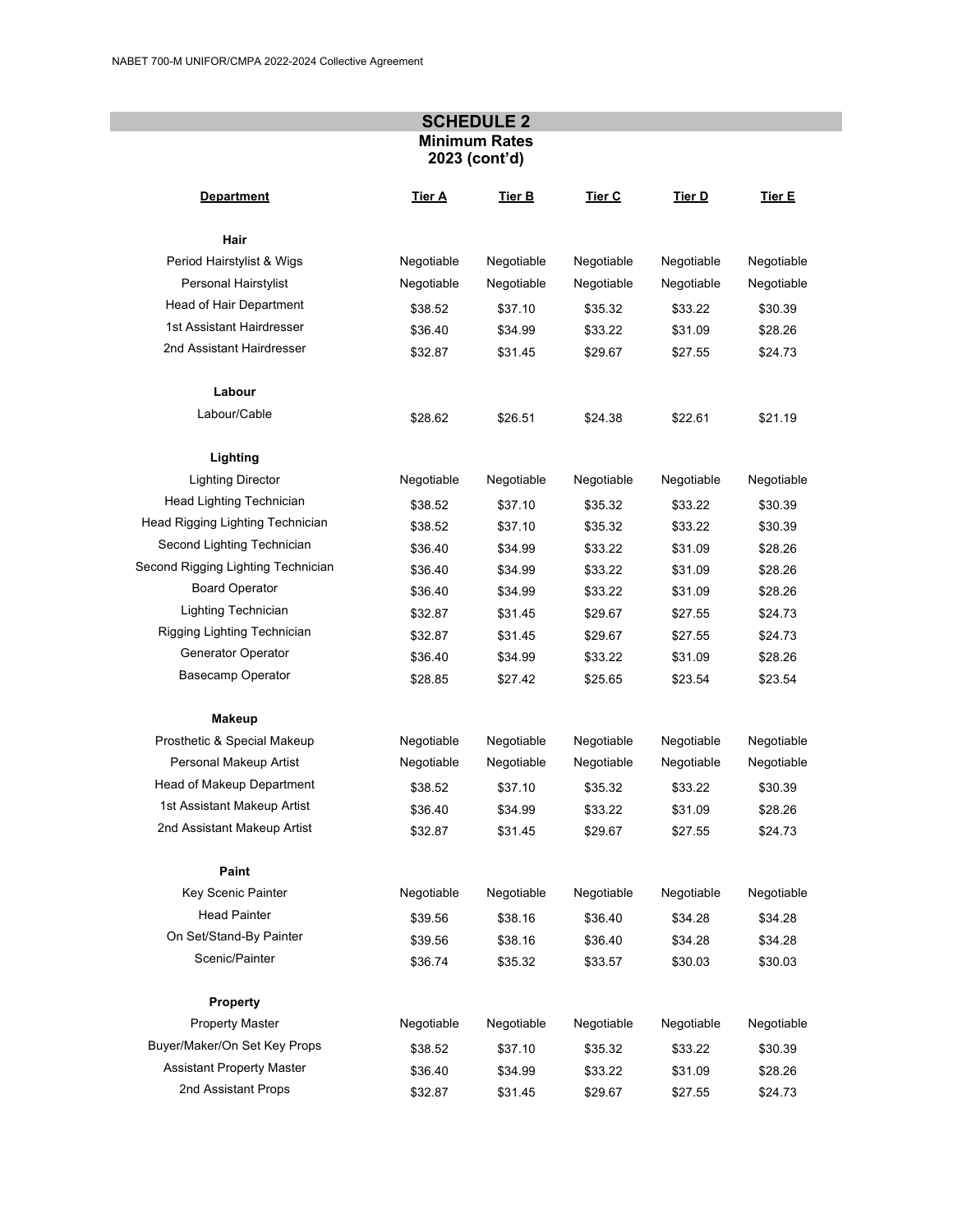## **SCHEDULE 2 Minimum Rates 2023 (cont'd)**

| <b>Department</b>                            | Tier A     | Tier B     | Tier C     | Tier D     | Tier E     |
|----------------------------------------------|------------|------------|------------|------------|------------|
| <b>Sets</b>                                  |            |            |            |            |            |
| Set Decorator                                | Negotiable | Negotiable | Negotiable | Negotiable | Negotiable |
| On Set Dresser                               | \$38.52    | \$37.10    | \$35.32    | \$33.22    | \$30.39    |
| Set Dec. Buyer                               | \$38.52    | \$37.10    | \$35.32    | \$33.22    | \$30.39    |
| Assistant On Set Dresser                     | \$36.40    | \$34.99    | \$33.22    | \$31.09    | \$28.26    |
| <b>Lead Set Dresser</b>                      | \$38.52    | \$37.10    | \$35.32    | \$33.22    | \$30.39    |
| Set Dresser                                  | \$32.87    | \$31.45    | \$29.67    | \$27.55    | \$24.73    |
| Sound                                        |            |            |            |            |            |
| Sound Recordist/Mixer                        | \$46.64    | \$44.52    | \$42.39    | \$40.27    | \$37.45    |
| <b>Boom Operator</b>                         | \$38.52    | \$37.10    | \$35.32    | \$33.22    | \$30.39    |
| 2nd Boom Operator                            | \$36.74    | \$34.63    | \$32.51    | \$30.39    | \$27.55    |
| Pram Operator                                | \$39.97    | \$38.44    | \$36.63    | \$34.40    | \$31.47    |
| Pram Pusher                                  | \$28.62    | \$26.51    | \$24.38    | \$22.61    | \$21.19    |
| Sound Assistant                              | \$28.62    | \$26.51    | \$24.38    | \$22.61    | \$21.19    |
| <b>SPFX</b>                                  |            |            |            |            |            |
| Special Effects Co-Ordinator                 | Negotiable | Negotiable | Negotiable | Negotiable | Negotiable |
| Key Special Effects                          | \$38.52    | \$37.10    | \$35.32    | \$33.22    | \$30.39    |
| 1st Assistant Special Effects                | \$36.40    | \$34.99    | \$33.22    | \$31.09    | \$28.26    |
| 2nd Assistant Special Effects/Shop Assistant | \$32.87    | \$31.45    | \$29.67    | \$27.55    | \$24.73    |
| <b>Transportation</b>                        |            |            |            |            |            |
| <b>Transportation Co-Ordinator</b>           | \$33.49    | \$32.06    | \$30.29    | \$28.18    | \$28.18    |
| Driver Captain                               | \$30.15    | \$28.75    | \$26.98    | \$24.83    | \$24.83    |
| Vehicle Co-Ordinator                         | \$30.15    | \$28.75    | \$26.98    | \$24.83    | \$24.83    |
| <b>Head Driver</b>                           | \$28.88    | \$27.46    | \$25.72    | \$23.60    | \$23.60    |
| <b>AZ Unit Mover</b>                         | \$28.71    | \$27.28    | \$25.52    | \$23.41    | \$23.41    |
| Driver/Unit Mover/Swamper                    | \$27.46    | \$26.04    | \$24.31    | \$22.19    | \$22.19    |